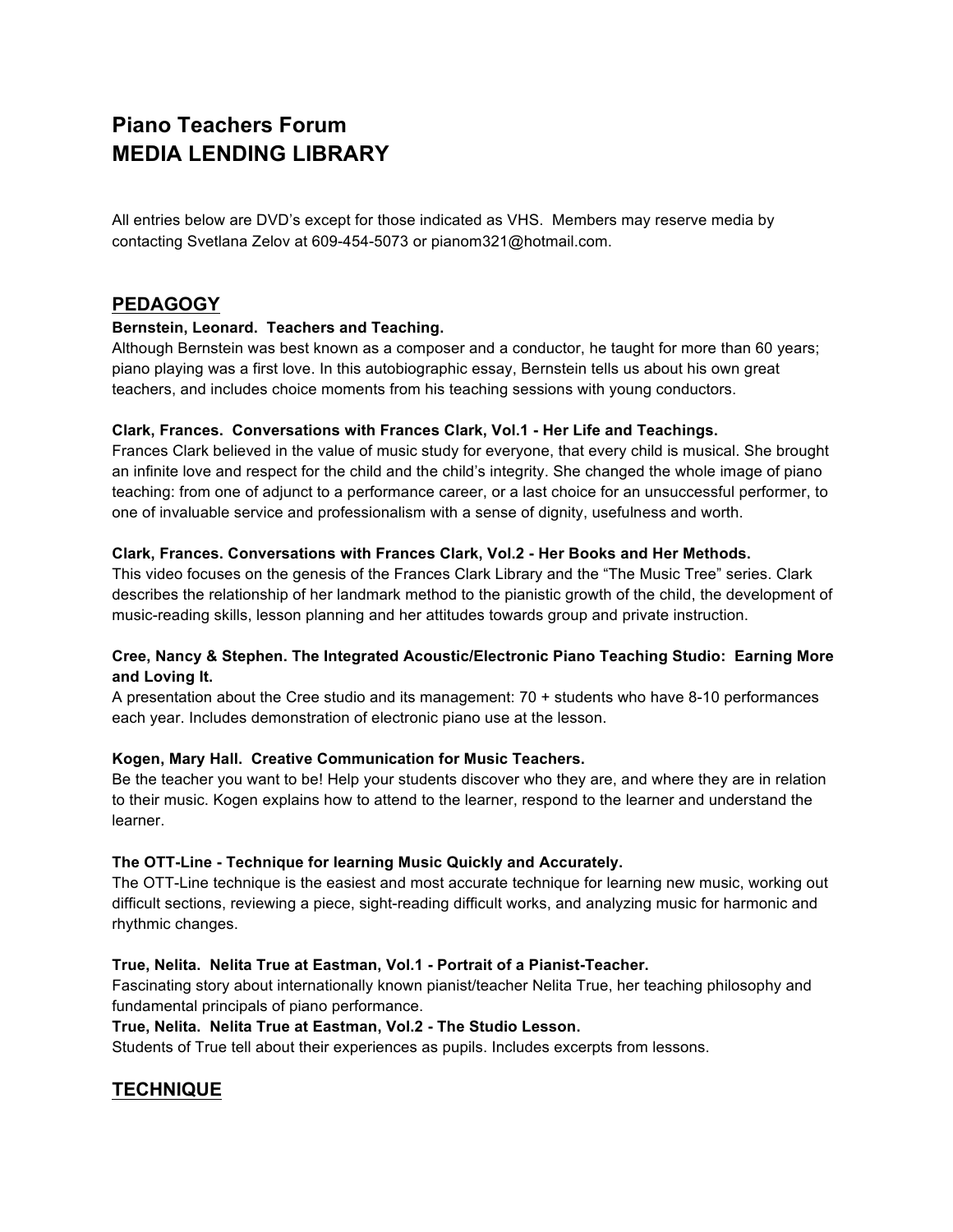# **Golandsky, Edna. The Taubman techniques: An In-Depth Analysis of a Technique for Virtuosity and the Prevention of Injuries Among Musicians**

# **Vol.2. Forearm Rotation.**

Demonstration of forearm rotation for passage work; single and double rotation; forearm rotation in scales, chords, arpeggios, double thirds; working with injured pianists; etc..

#### **Vol.4. The Walking Arm & Hand Movements. Question Period.**

Demonstration of lateral and vertical forearm adjustment; legato chords and intervals; combining walking arm with rotation; broken octaves; etc..

# **Vol.5. Shaping. Octaves.**

Demonstration of shaping to combine all movements via curvilinear motion; technical and interpretive aspects of shaping; shaping and octave examples; etc..

#### **Haydon, Sonja. Piano Technique: Is There One Way?**

In this presentation, Haydon discusses the basics: posture at the piano and hand position. She supports each point with easily accessible exercises for the student.

# **Lister-Sink, Barbara. Freeing the Caged Bird: Developing Well-Coordinated, Injury-Preventive Piano technique.**

Lister-Sink demonstrates her method, which enhances technical abilities and avoids injury.

#### **Mark, Thomas. What Every Pianist Needs to Know About the Body.**

Mark, Alexander technique teacher and Body Mapping specialist, demonstrates how understanding the structure of our body and how we stand, sit, and balance can affect our piano playing. He illustrates natural movements of the arm and hand.

#### **Neal, Lenora F. Reaching for repertoire, Vol.1.**

"What to teach after the course books," is presented, so that the transition from elementary to more advanced stages of piano instructions is smooth. Prof. Neal discusses four areas of technical skill development: Major and Minor Scales, Arpeggios, Chords and Chromatic Scales.

#### **Peskanov, Alexander. In Search of Sound.**

An instructional video demonstrating and explaining the technical requirements for the Piano Olympics Program presented in "The Russian Technical Regimen" by A. Peskanov.

**Vol.1. Beginner, Level I,II. (DVD) Vol.2. Advanced, Level III,IV,V. (VHS) Vol.3. Virtuoso, Level VI, VII. (VHS)**

# **True, Nelita. Nelita True at Eastman, Vol.3 - Technique Through Listening.**

True is persuaded that only through listening will technique improve. "It doesn't matter how conscientious we are about telling our student how to hold his body, how to hold his hands, what to do with his fingers and thumbs to play a scale. Even if she/he is doing it absolutely 'correctly,' unless the ear is involved, it won't be even."

# **PERFORMANCE/HISTORY**

#### **Alexander, Dennis. Imagery in Piano Performance.**

Pianist, composer and teacher Dennis Alexander lectures to piano teachers on how to incorporate imagery techniques into the piano lesson, to help students achieve more imaginative performances.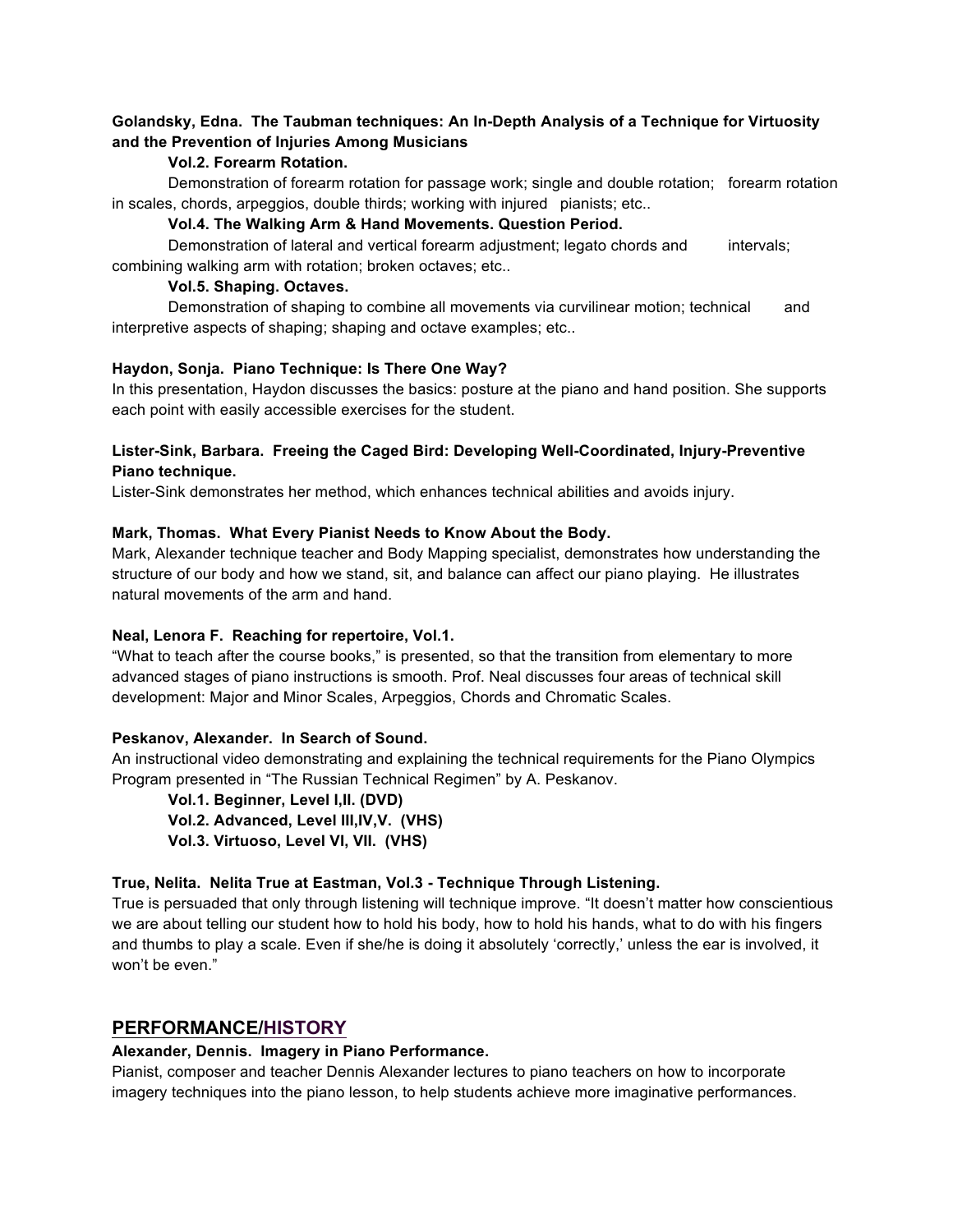#### **Gordon, Stewart. Memorization in Piano Performance.**

Is there a best technique for memorizing? Or is there a combination of techniques? In this lecture, Gordon presents many ways to help students memorize securely.

#### **Gordon, Stewart. Performance Practices in Late 20th Century Piano Music.**

A lecture covering analysis and performance, jazz influences, and non-tonal piano music.

#### **Hinson, Maurice. Performance Practices in Classical Piano Music.**

Hinson presents the background and history of Classical performance practices and how they are applied. He also outlines the musical characteristics of the period, beautifully illustrates the strong influence of dance, and explores the Classical piano repertoire.

# **Hinson, Maurice. Performance Practices in Romantic Piano Music.**

A lecture describing how 19th century practices affect performance of the music. Hinson speaks about influences on romantic composers and their music, and also gives attention to the most frequently used Italian terms and their meaning in the Romantic era.

#### **Hinson, Maurice. Performance Practices in Impressionistic Piano Music.**

The primary task for every performer should be to create an historically informed performance which reveals the essence of the music. To do so, he needs to know how to interpret the markings on the printed page and be informed about the style of the period and the particular genre used. In this lecture, Hinson speaks about early influences on Impressionist composers, performance techniques and musical characteristics of the period, and explores the impressionistic piano repertoire.

#### **Hinson, Maurice. Performance Practices in Early 20th Century Piano Music.**

Ragtime influences, nationalistic music, and new tonal directions in the piano music of this period.

#### **True, Nelita. Nelita True at Eastman, Vol.4 – Principles of Style for the Young Pianist.**

Revealing for the student and with the student the character of the music, will help to convey the music's message to the listener.

# **GENERAL**

#### **Bernstein, Leonard. Young People's Concerts ( 8 VHS)**

Berlioz Takes a Trip; Two Ballet Birds; Fidelio; Celebration of Life Humor in Music; What is Melody? Jazz in the Concert Hall; Tribute to Sibelius; Tribute to Shostakovich Quiz Concert: How Musical Are You? Musical Atoms: A study of Intervals What is a Concerto? What is American Music? What is Impressionism? Latin American Spirit; Toast to Vienna What Makes Music Symphonic? What is Classical Music? Who is Gustav Mahler? Folk Music in the Concert Hall

#### **Goodman, Roger. The Harpsichord with Roger Goodman.**

This is a lecture-demonstration on the history, music, and interior workings of the harpsichord. A wonderful introduction presented in discussion format with young students.

#### **Kaye, Danny. An Evening with Danny Kaye.**

Recording of a concert with hilarious American actor, singer, dancer, and comedian Danny Kaye at Lincoln Center in 1992. An evening of laughter and selections of beautiful orchestral music.